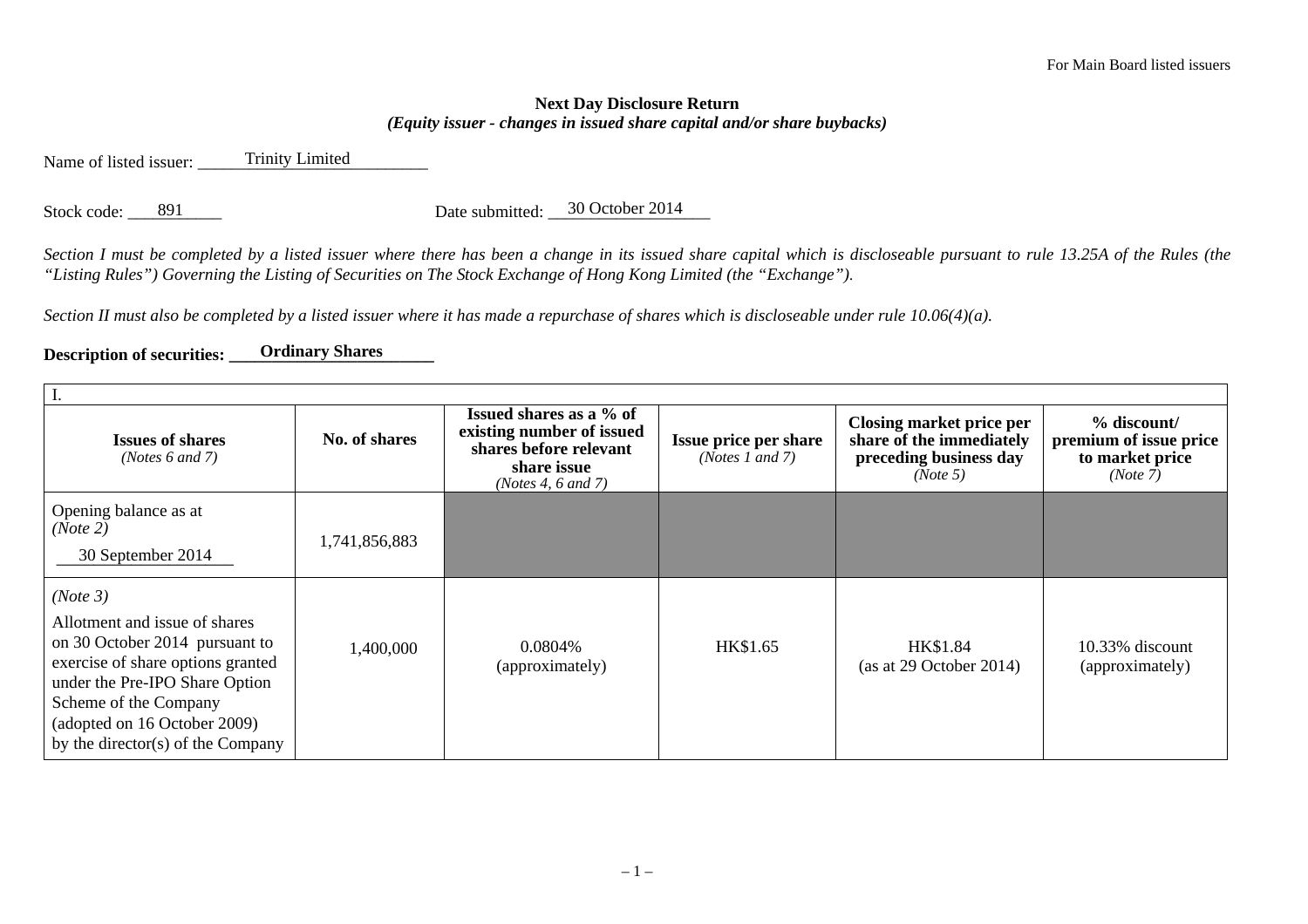| Allotment and issue of shares<br>pursuant to exercises of share<br>options granted under the<br>Pre-IPO Share Option Scheme<br>of the Company (adopted on<br>16 October 2009) other than by<br>the director(s) of the Company<br>on the following dates: |               |                 |          |                                              |                 |
|----------------------------------------------------------------------------------------------------------------------------------------------------------------------------------------------------------------------------------------------------------|---------------|-----------------|----------|----------------------------------------------|-----------------|
| 7 October 2014<br>$\overline{\phantom{0}}$                                                                                                                                                                                                               | 4,000         | 0.0002%         | HK\$1.65 | HK\$2.10<br>(as at 6 October 2014)           | 21.43% discount |
| 14 October 2014                                                                                                                                                                                                                                          | 456,000       | 0.0262%         | HK\$1.65 | HK\$2.01<br>(as at 13 October 2014)          | 17.91% discount |
| 21 October 2014                                                                                                                                                                                                                                          | 586,000       | 0.0336%         | HK\$1.65 | <b>HK\$1.84</b><br>(as at 20 October 2014)   | 10.33% discount |
| 23 October 2014                                                                                                                                                                                                                                          | 142,000       | 0.0082%         | HK\$1.65 | HK\$1.86<br>(as at 22 October 2014)          | 11.29% discount |
| 27 October 2014                                                                                                                                                                                                                                          | 170,000       | 0.0098%         | HK\$1.65 | HK\$1.82<br>(as at $24$ October 2014)        | 9.34% discount  |
| 28 October 2014                                                                                                                                                                                                                                          | 1,038,000     | 0.0596%         | HK\$1.65 | <b>HK\$1.80</b><br>(as at $27$ October 2014) | 8.33% discount  |
| 30 October 2014                                                                                                                                                                                                                                          | 628,000       | 0.0361%         | HK\$1.65 | HK\$1.84                                     | 10.33% discount |
|                                                                                                                                                                                                                                                          |               | (approximately) |          | (as at 29 October 2014)                      | (approximately) |
| Share repurchases                                                                                                                                                                                                                                        | N/A           | N/A             |          |                                              |                 |
| Closing balance as at<br>(Note 8)                                                                                                                                                                                                                        |               |                 |          |                                              |                 |
| 30 October 2014                                                                                                                                                                                                                                          | 1,746,280,883 |                 |          |                                              |                 |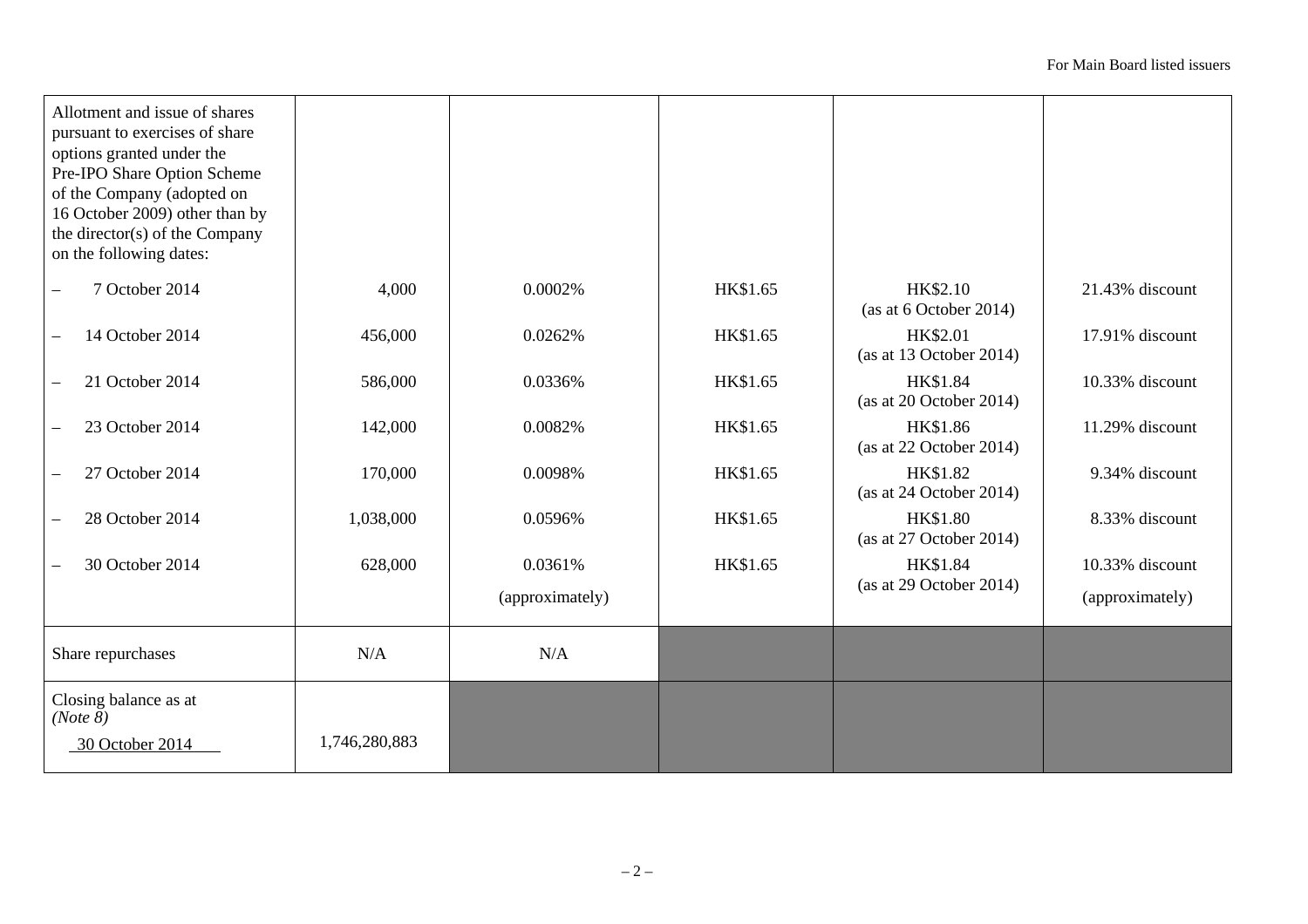## *Notes to Section I:*

- *1. Where shares have been issued at more than one issue price per share, a weighted average issue price per share should be given.*
- *2. Please insert the closing balance date of the last Next Day Disclosure Return published pursuant to rule 13.25A or Monthly Return pursuant to rule 13.25B, whichever is the later.*
- *3. Please set out all changes in issued share capital requiring disclosure pursuant to rule 13.25A together with the relevant dates of issue. Each category will need to be disclosed individually with sufficient information to enable the user to identify the relevant category in the listed issuer's Monthly Return. For example, multiple issues of shares as a result of multiple exercises of share options under the same share option scheme or of multiple conversions under the same convertible note must be aggregated and disclosed as one category. However, if the issues resulted from exercises of share options under 2 share option schemes or conversions of 2 convertible notes, these must be disclosed as 2 separate categories.*
- *4. The percentage change in the number of issued shares of listed issuer is to be calculated by reference to the listed issuer's total number of shares in issue (excluding for such purpose any shares repurchased or redeemed but not yet cancelled) as it was immediately before the earliest relevant event which has not been disclosed in a Monthly Return or Next Day Disclosure Return.*
- *5. Where trading in the shares of the listed issuer has been suspended, "closing market price per share of the immediately preceding business day" should be construed as "closing market price per share of the business day on which the shares were last traded".*
- *6. In the context of a repurchase of shares:* 
	- п *"issues of shares" should be construed as "repurchases of shares"; and*
	- $\blacksquare$  *"issued shares as a % of existing number of shares before relevant share issue" should be construed as "repurchased shares as a % of existing number of shares before relevant share repurchase".*
- *7. In the context of a redemption of shares:* 
	- п *"issues of shares" should be construed as "redemptions of shares";*
	- $\blacksquare$  *"issued shares as a % of existing number of shares before relevant share issue" should be construed as "redeemed shares as a % of existing number of shares before relevant share redemption"; and*
	- $\blacksquare$ *"issue price per share" should be construed as "redemption price per share".*
- *8. The closing balance date is the date of the last relevant event being disclosed.*